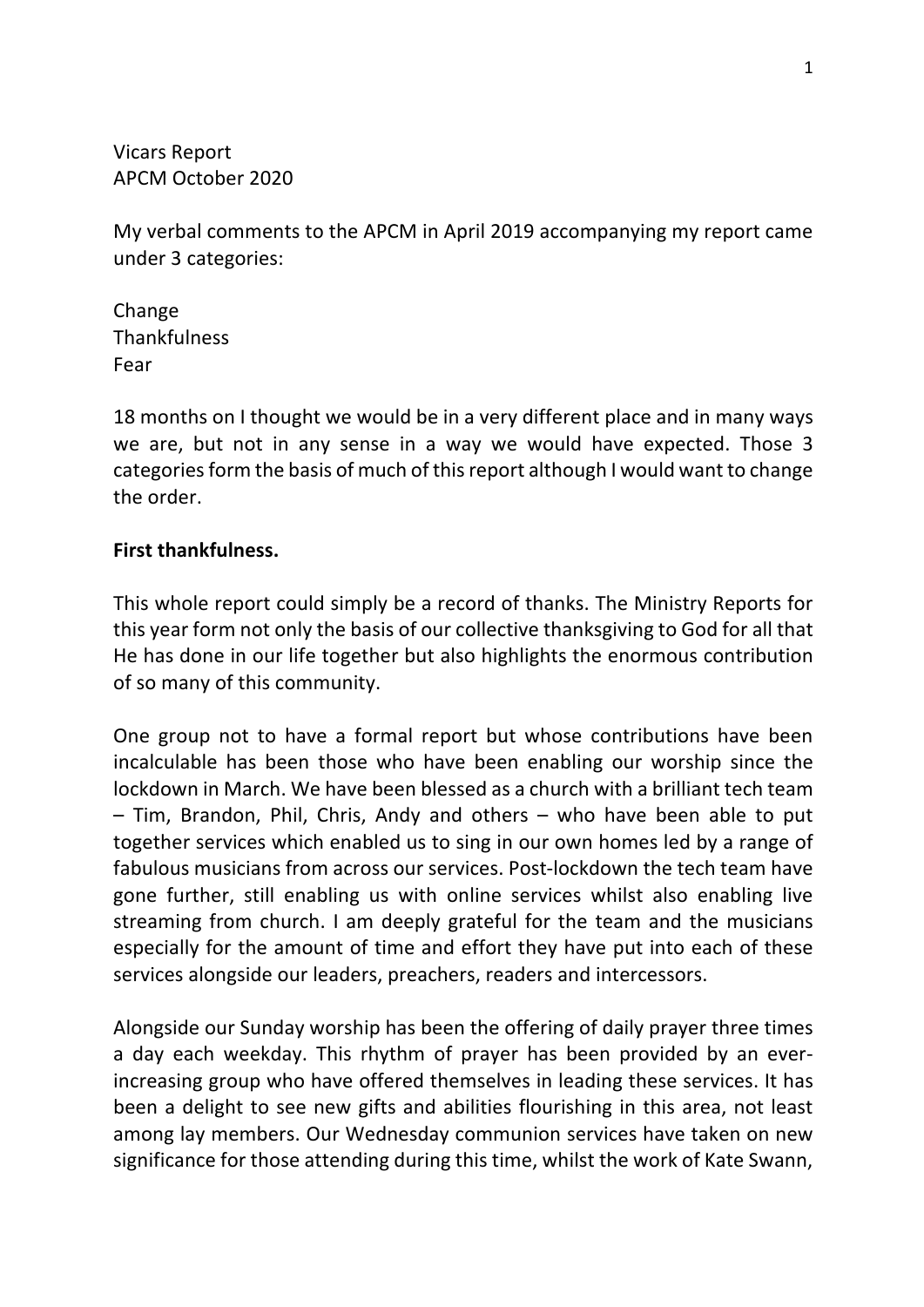Zoe Matthias and our youth missioners in providing both digital and physical services and worship has been remarkable.

In our pastoral life together I am indebted to Mary Anne Freer in her coordination and arrangements of all those who have made calls during lockdown. Underpinned by the pastoral work of small groups, the telephone calls have been an opportunity to pray and be prayed for, carry one another's burdens, share in joys and co-ordinate practical tasks in everything from shopping and prescription pick ups through to lifts to hospital appointments, pastoral walks and welcome.

There are many more thanks, some more which follow below and alongside those I personally want to thank the staff team (along with Jamie Harrison who has joined us most days) whose work – especially since March - has been as inspiring to me as it has been enabling of the whole church. Our team of clergy and readers have continued to serve and lead us in worship and word, with our curates Maeve and Claire developing their gifts and services to the benefit of us all. The PCC has served with wisdom and support and guidance whilst the wardens, Mary Anne, Chris Jelley and Alan Smith have - as is so often the case – worked behind the scenes faithfully and consistently in ensuring the smooth running of our life together.

#### **Secondly Change**

Last year talk of change related to changes of service times. Whilst last year that seemed like a big issue in our life together, the events of the past 18 months place much of that now into perspective.

2019 was the first year of our life as a designated "resource church" with the recruitment of new MEVS, our first stipendiary curate in many years, two youth missioners and a part -time communications post all funded by the Strategic Development Fund. I am delighted that this year those appointments have been accompanied by the arrival of Richard Briggs as the Prior of the Community of St Cuthbert. Richard's appointment represents an answer to prayer and God's faithfulness.

Our youth Missioners, Leanne Davis and Joe Cottrell have moved on to new posts after just under a year with us. I am grateful to them for the service they offered during their time with us. We are currently advertising for a new Youth Missioner and Youth Pastor. In the interim James Cochran and Catriona Inglis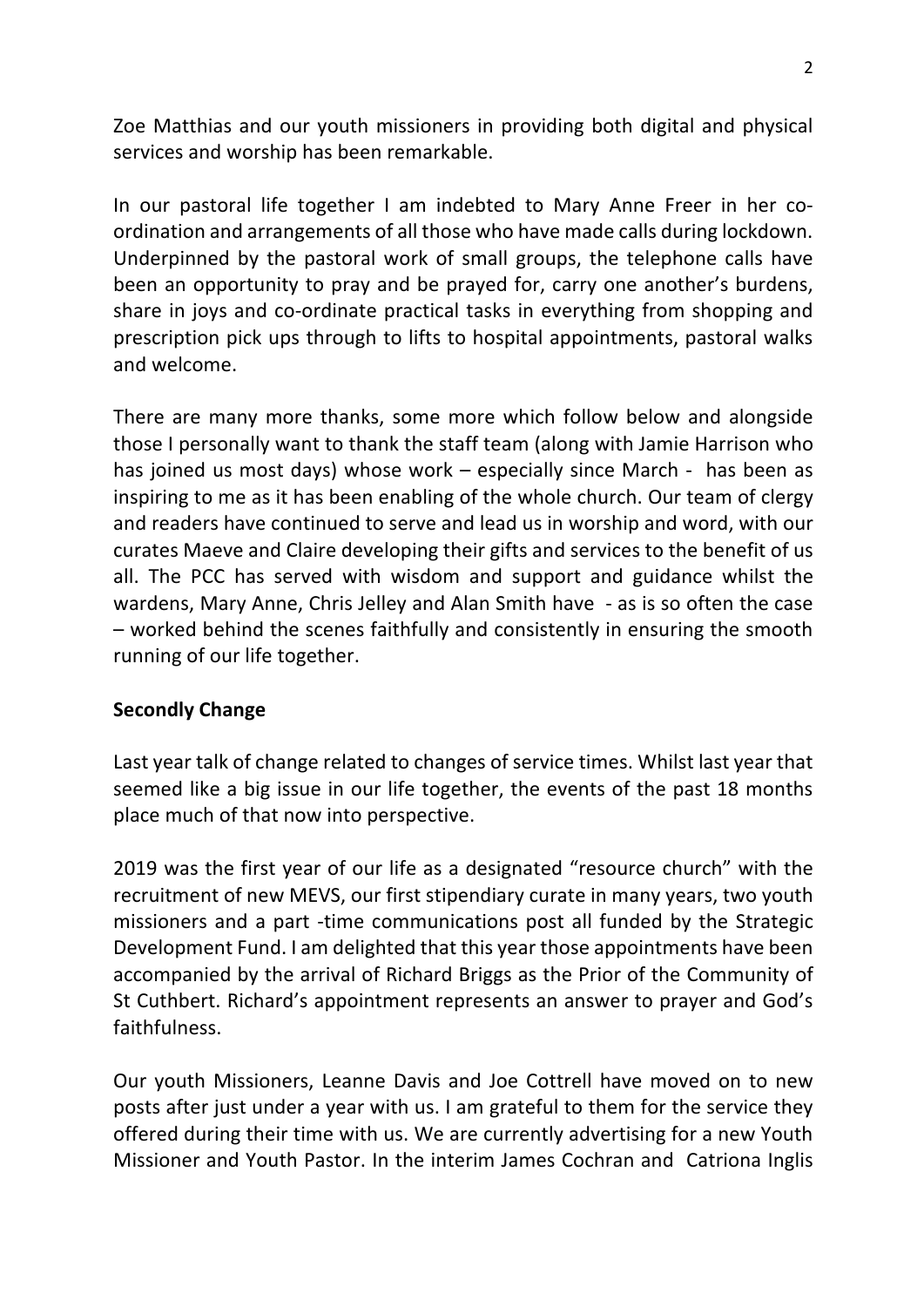continue the pattern of weekly Thursday meetings (online), Sunday morning Materials and Sunday evening meetings (online/physical when allowed).

One of the major impacts of COVID has been to focus on how we might deliver "normal" events in a new environment. Already plans for freshers and Christmas have been severely impacted as has our children and young peoples work. This has led to a focus on basic delivery requiring more effort and having an impact on specifically missional events and outreach in the way that we would have previously done.

We continue to see both challenges and encouragement.

Following the lockdown, since July we have been open for individual prayer two mornings a week and over August introduced mid-week communion. Our first Sunday service took place on  $6<sup>th</sup>$  September. As with many churches we have experienced multiple challenges in trying to do this and expect things will change as we slowly proceed. The amount of energy, planning and effort to do this, on me and the team as a whole, was considerable.

In terms of Ministry Areas the impact on our ability to run children's groups especially and children's ministry has been a challenge. With over 50 5-11 year olds it was always going to be a challenge to make arrangements to enable regular worship physically for families.

In this Kate Swann has done excellent work with the team of volunteers in enabling Pyjama Church to become a regular part of our offering and has seen new families take part. It was wonderful to hear that the Diocesan Officer for Children's work help Kate's work up as an exemplar to other churches in the diocese as to what could be achieved.

Zoe Matthias has also had to change plans on a number of occasions as COVID guidance and regulations have changed. Zoe has done some excellent work in restarting student night for our existing students, recruiting a new team for this year's work and also establishing Spiritual Support Groups. Freshers week will be a challenge not only to deliver but more widely in how we ensure those coming to Durham from home churches find a spiritual home in Durham rather than staying online with their existing church families.

In all of our physical coming back together I am indebted to the work of both the staff team and the logistics group. The logistics group has met a number of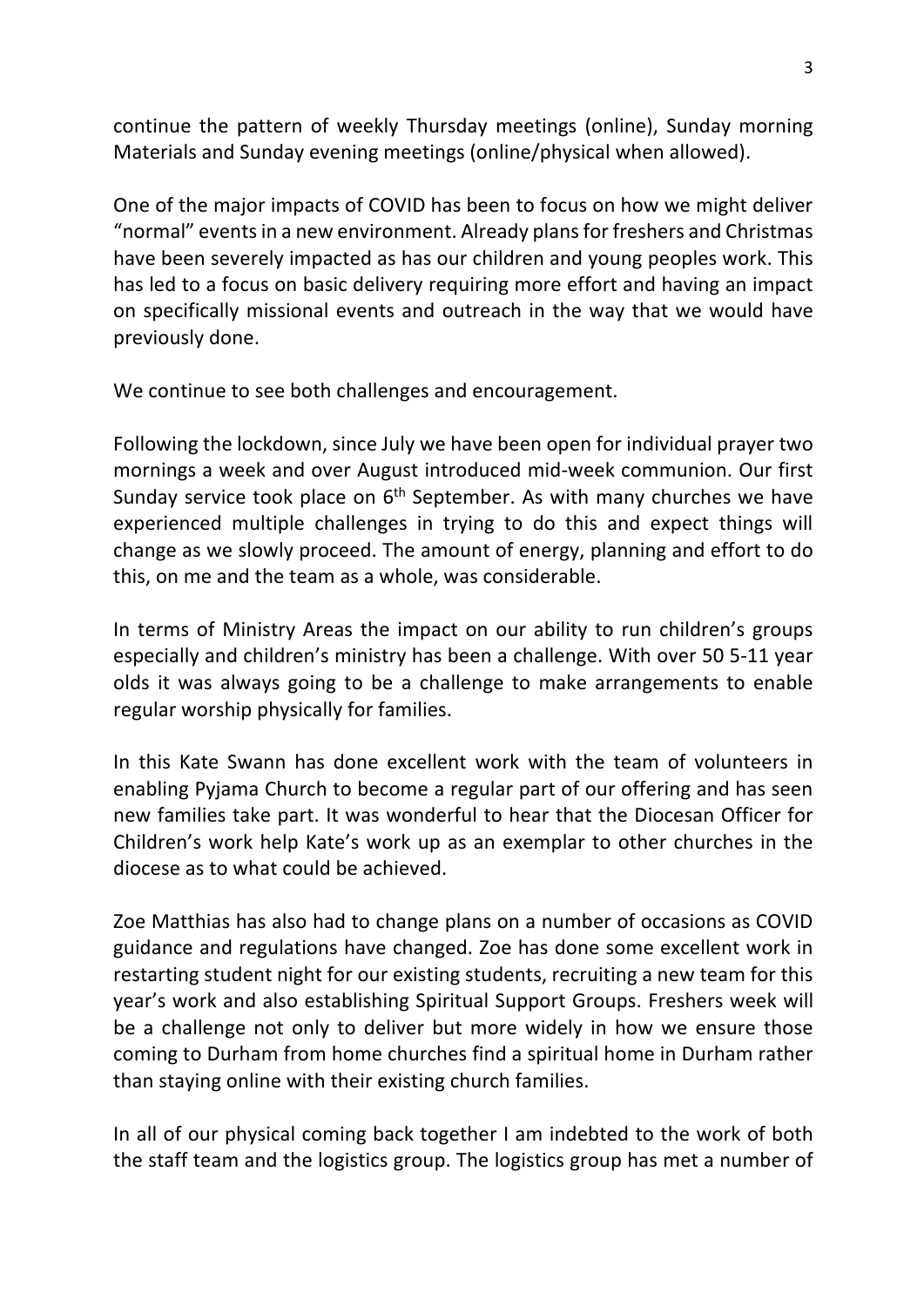times as we have sought to reopen the church for physical activity. I am grateful to the group, and especially to Ann & Simon Lipscombe and Kate Dawson, for their commitment in producing Risk Assessment after Risk Assessment and for their safe implementation. The staff team, along with the wardens, have ensured that the church has been opened for private prayer on Saturdays and Wednesdays.

There will continue to be challenges with risk assessments and making the church safe including staff working from church, Gateway, coffee lounge and other activities.

In all of this we must balance the desire to be open and the missional opportunities that come from that with the duty, both moral and legal, to ensure our church is safe.

### **Finally Fear.**

"Fear" as such would be overdoing it. COVID has already brought with it a number of challenges which we have met. However there are two issues looming which are a cause for concern.

(i) Attendance

Measuring attendance in a digital age is tricky and it has been difficult to assess how many people are engaging with our services, over what platforms and, for instance, how many people in a household watch a service which could simply be recorded as one person on youtube.

Whichever way we manage to look at the figures there has been a general downward trend on Sunday engagement since March when our digital figures were through the roof whilst at the same time daily prayer numbers have gone up but not in such a way as to offset Sunday numbers.

(ii) Finance

As our financial report shows we are facing a decline in income both through giving and also through trading income in terms of the coffee lounge, church hires etc. We are currently looking at a budget shortfall of £30-50K by the end of the year.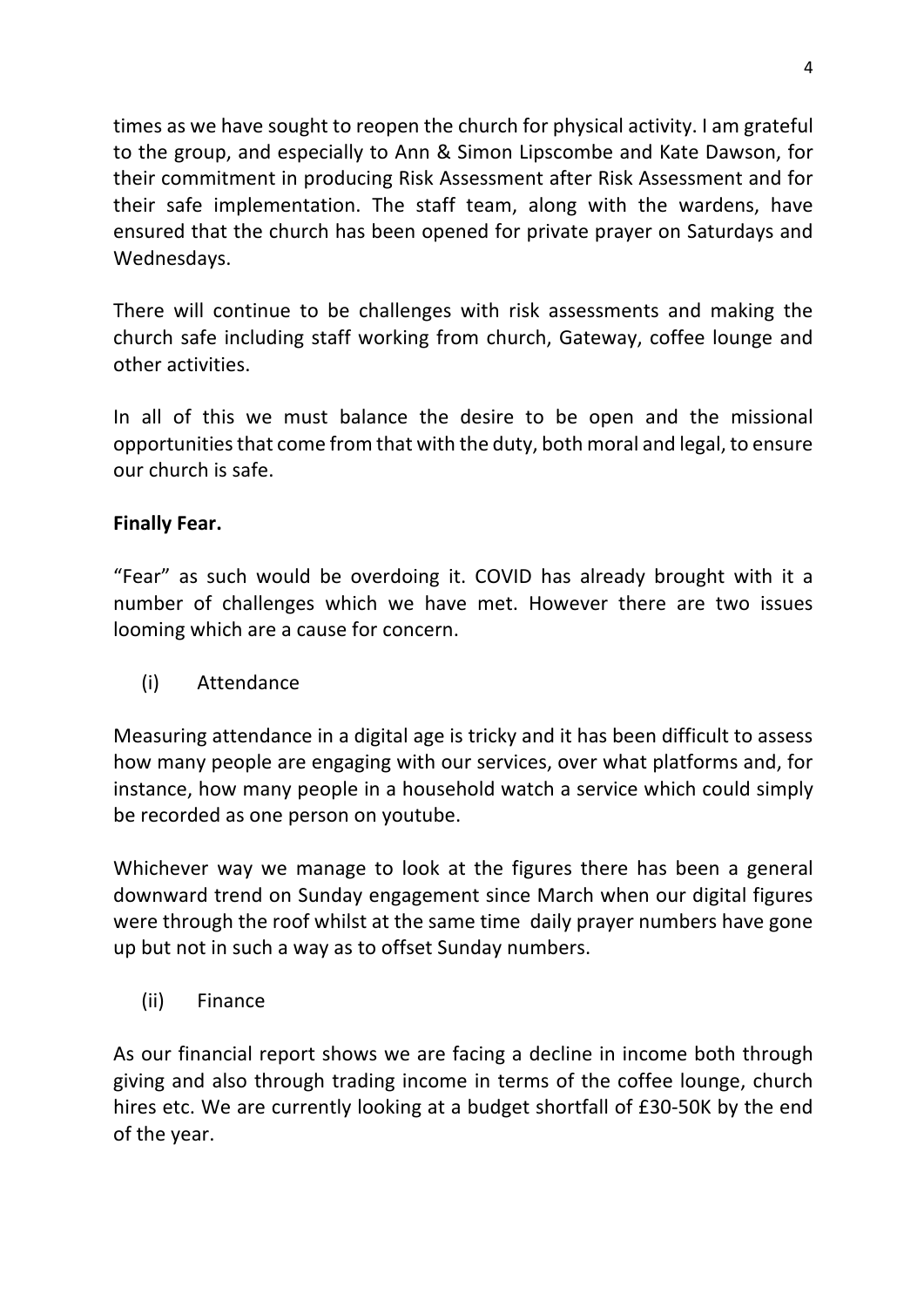Alongside these concerns there are also encouragements.

#### Encouragements

## (iii) Prayer

We have seen a sustained presence at morning, midday and evening prayer offices and in addition have been able to include a larger group of people in leading prayers. This has seen growth for those leading as well as providing a regular rhythm and discipline of prayer for a core number. In addition the increased regularity of church wide prayer nights has been matched by a solid attendance.

# (iv) Alpha Online:

We have run our first online Alpha course during lockdown which from first attendances in the mid-teens has ended up with a core of 9 participants. The final week took place in September and many of those who attended have asked to continue in fellowship at Nics in small groups after an excellent course run by Claire Elwood and David Lucas.

# (v) Testimonies & Faith Stories

As part of our online services we have been encouraging church members to give their testimonies and to learn how to tell their faith stories. This has been a real encouragement to the whole community as well as enabling many people to share their faith story for the first time. If you haven't yet considered contributing your own faith story please do. There will be an opportunity to undertake a training course together on sharing our story if this would be considered helpful.

### (vi) HoTS

Healing on the Streets continues as a ministry and continues to reach out to new people including potential for one couple who are seeking to be married and have their children baptised and also another couple who through meeting on the streets and being prayed for have begun attending online services. The current restrictions on gathering will impact upon our ability to continue this ministry at this time but its fruit is already being seen.

# (vii) Ordinands

After the exceptional experience last year of 6 members of St Nics having started ordination training in 2020, 3-5 people are currently in conversation for going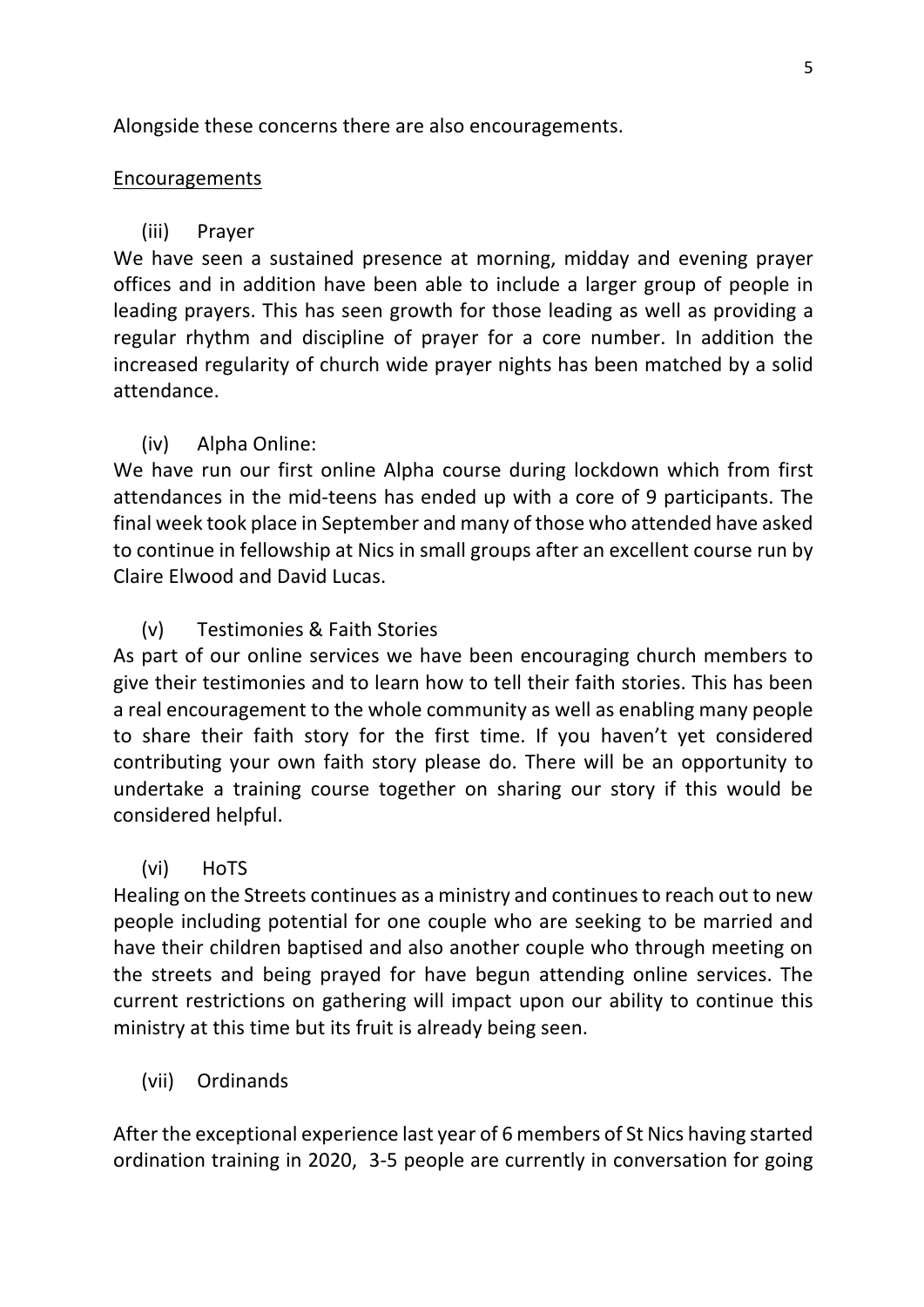to interview in 2021. If 3 people were to be recommended for training this would mean that 10 people from Nics would have been recommended for ordination training during a three year period.

As we know the most oft-repeated command in the Bible is not to fear, often followed by the words "because I am with you".

### **The Next Six Months**

The challenges of COVID are no reason for us not to believe that God is still moving and working His purposes out amongst us.

If the period from March – September 2020 represented steep learning curves for us all then the period from September 2020 – September 2021 will be a period where learning curves develop and where we must be mindful of entering a new phase for our mission as a church over the next year.

Four areas stand out for me:

Physical Activity Digital Activity Pastoral Activity Justice Activity

Physical Activity:

We are unlikely to be in a position to meet together as we were at the start of 2020 until the end of 2021. That estimate is based on living with COVID without a widely available vaccine until this time next year. Even at that time it is likely that the fear engendered by COVID, not least amongst those who consider themselves or their household to be vulnerable in one form or another, will mean our physical gatherings will not be as they were for a considerable time to come.

Whilst this is currently most evident during our Sunday gatherings the impact upon our ministries – children & families, student and youth will be particularly felt. The impact upon our work with FE colleges has been to undo most if not all of the work done over the past 18 months which will in turn have an impact on our work as a disciplining church amongst this age group.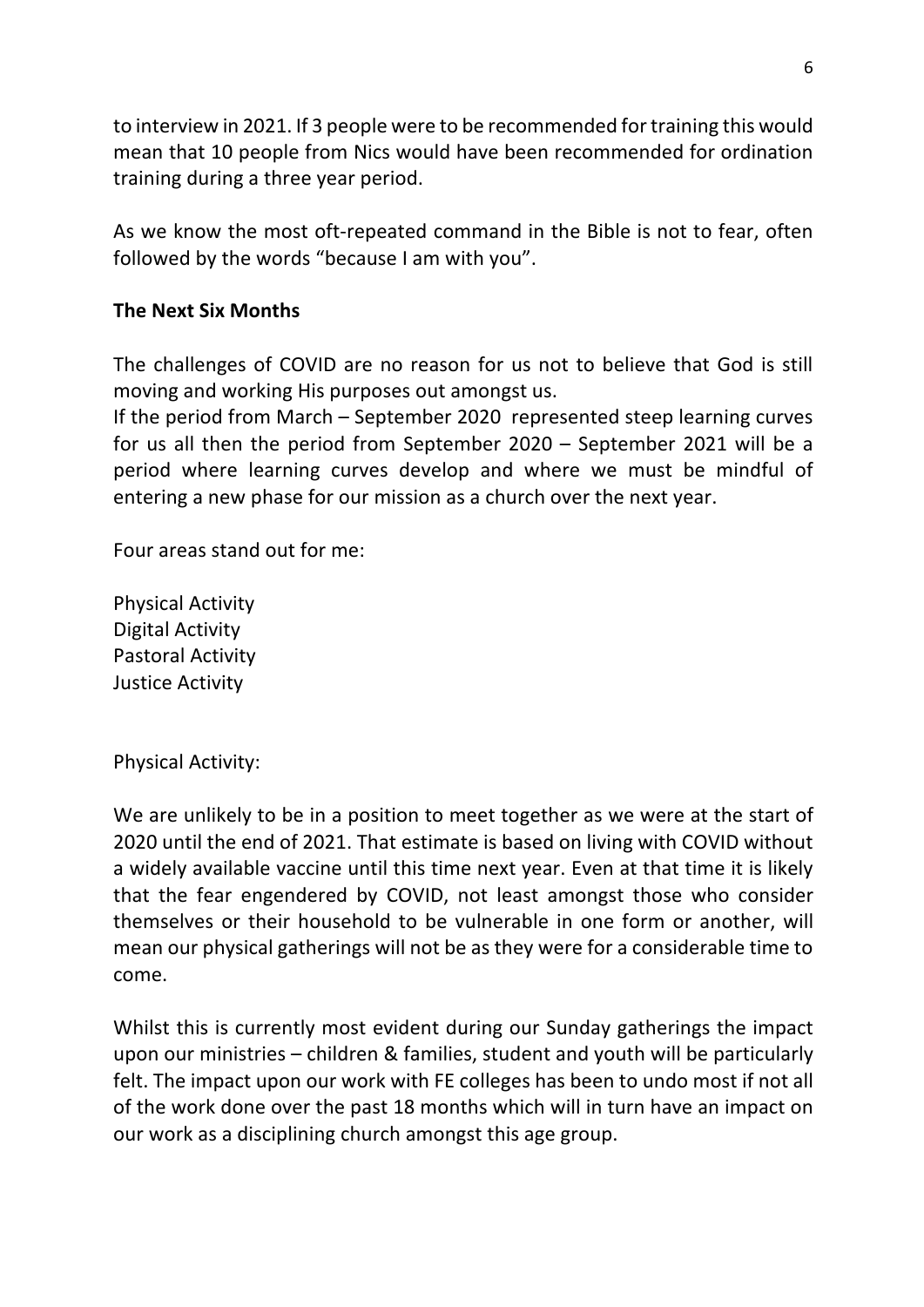#### Digital Activity:

One of the blessing we have encountered as a church has been the high and consistent quality of our online offering. Whilst it is of course the case that what we offer online and digital cannot ever be a substitute for in person activity, we have been blessed with the skills of our tech team and also our musicians in being able to do this well. We have also grown in our online prayer offering both in terms of daily prayer and church prayer meetings.

Whatever the future shape of our ministry when we return physically it is clear it must be matched by a high quality digital offering which will enable people to meet God in this new way and to join us as members of the Nics Community.

This will require investment in a number of ways as we seek to deliver not only regular services but new digital ways of being church including podcasts and new online offerings. This is also an opportunity to ensure what we broadcast from church is of the same high level of our pre-recorded services.

Part of ensuring we are able to do this will be to consider the decision to reorder the church. Doing so at a time when work will be least disruptive to the physical life of the church makes sense as does doing so in a way that means broadcasting our services will be done in such a way that increases the quality of our offering.

The PCC will discuss the vision and requirements for any such re-ordering.

#### Pastoral Activity

During the past 6 months Mary Anne Freer has done an incredible job in leading our pastoral response. Along with other pastoral volunteers Mary Anne has been faithful in ensuring that all members of the church have received regular pastoral calls which have included an opportunity to pray together. Since the lockdown was lifted, combined with people having time away in August, it has been more difficult to contact people directly in this way.

Our small groups have always provided pastoral care as part of their role and have implicitly carried out this role as part of our pastoral systems. Going forward it seems to make sense for these small groups (whether house groups or Spiritual support Groups) to now take on this role in a more explicit fashion with Small Group Leaders working alongside Mary Anne and myself in providing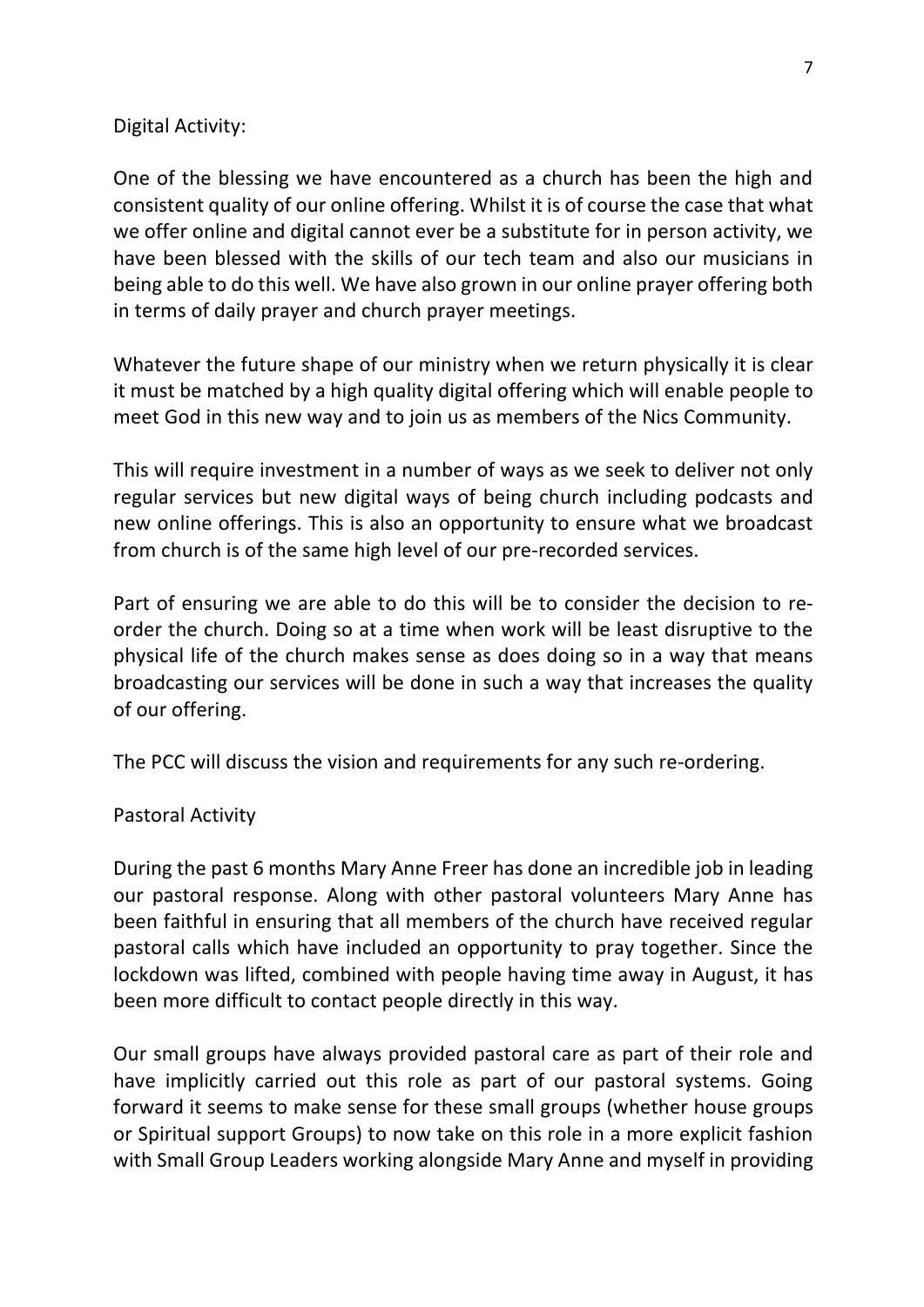pastoral care and oversight. As part of this we will revamping our small group system including inviting those who are not members of small groups - both those new to the church and those who have been here for a while – to join a group. As well as starting new groups we will be asking some people in existing groups to become members of new groups.

Everyone who is new to the church will be invited to join a group. At least one new Spiritual Support Group has been meeting for a few weeks now in a weekly digital only version and is looking forward to the day when they can meet together physically.

All groups will have access to the Cuthbert study materials which will be written by Richard Briggs so that alongside pastoral care and study the emphasis on missional discipleship can be maintained.

Justice:

One of the temptations during this time is to become inward looking and to become overly focussed and spend all of our energy simply trying to do what we did before or to present substitutes for that. It has been right and proper over the past 6 months for us to concentrate on how we maintained community as a gathered church. However we also need to be aware of the missional imperatives of justice and service which form part of our vision as a church alongside discipleship and evangelism .

The economic impact of COVID is likely to be felt hardest in 2021. The North East is already suffering job losses and economic deprivation. The end of the furlough scheme combined with wider job losses are likely to make the situation even more challenging.

As a church there will be a central question as to how we best respond to the common need and common good. It may be through projects such as ACTS 4:35, the creation of a food bank or a Debt counselling centre. Whatever the shape of the response there will be missional opportunities for us to serve and bless our community and city so that we can live out God's hope to all of the people for whom his Son was sent.

One of the most immediate opportunities which has arisen has been to partnership with the Durham Winter Night Shelter for this coming year. DWNS have requested that they use the Youth Centre as a permanent base for the